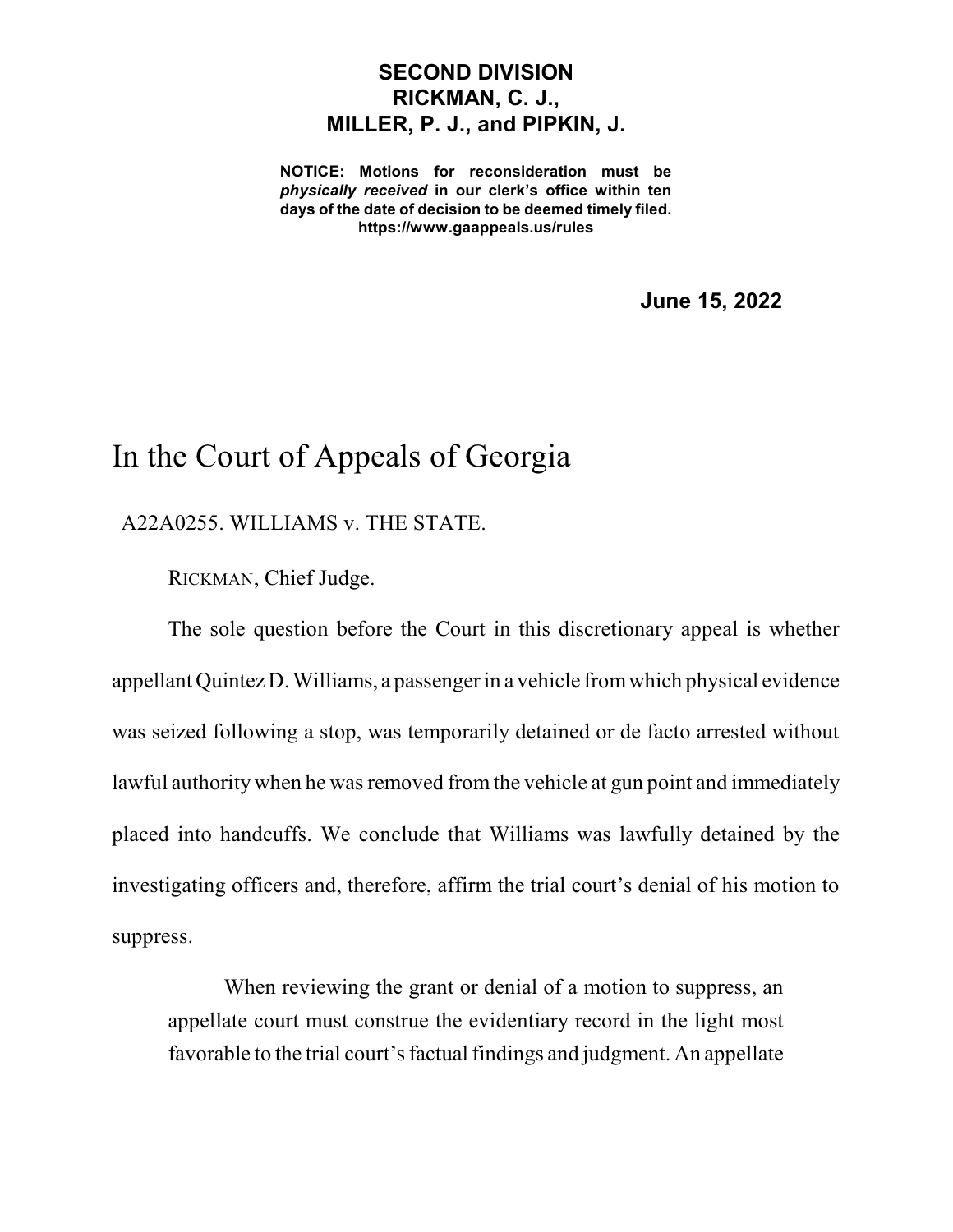court also generally must limit its consideration of the disputed facts to those expressly found by the trial court.

(Citation and punctuation omitted.) *Caffee v. State*, 303 Ga. 557, 557 (814 SE2d 386) (2018); see also *Hughes v. State*, 296 Ga. 744, 746 (1) (770 SE2d 636) (2015). When the motion to suppress challenges the admissibility of evidence seized after a warrantless search, the State has the burden of proving that the search was lawful. See *State v. Hammond*, 313 Ga. App. 882, 883-884 (723 SE2d 89) (2012).

So construed, the facts as taken from the trial court's order are as follows: In January 2019, at approximately 1:34 a.m., an officer from the Douglasville Police Department was patrolling on I-20 East when he received a stolen tag notification from his vehicle's automated license plate reader. The alert came as three vehicles, seemingly traveling closely together, passed the officer while traveling in the center lane. The three vehicles, in order from back to front, were a red Kia Forte, a black Dodge Journey, and blue Volkswagen Passat. As the officer approached the vehicles in an attempt to determine which one displayed the stolen tag, all three slowed from 70 to 51 miles per hour and switched from the middle lane into the far left lane. That observation, in addition to the fact that all three vehicles displayed Alabama tags, led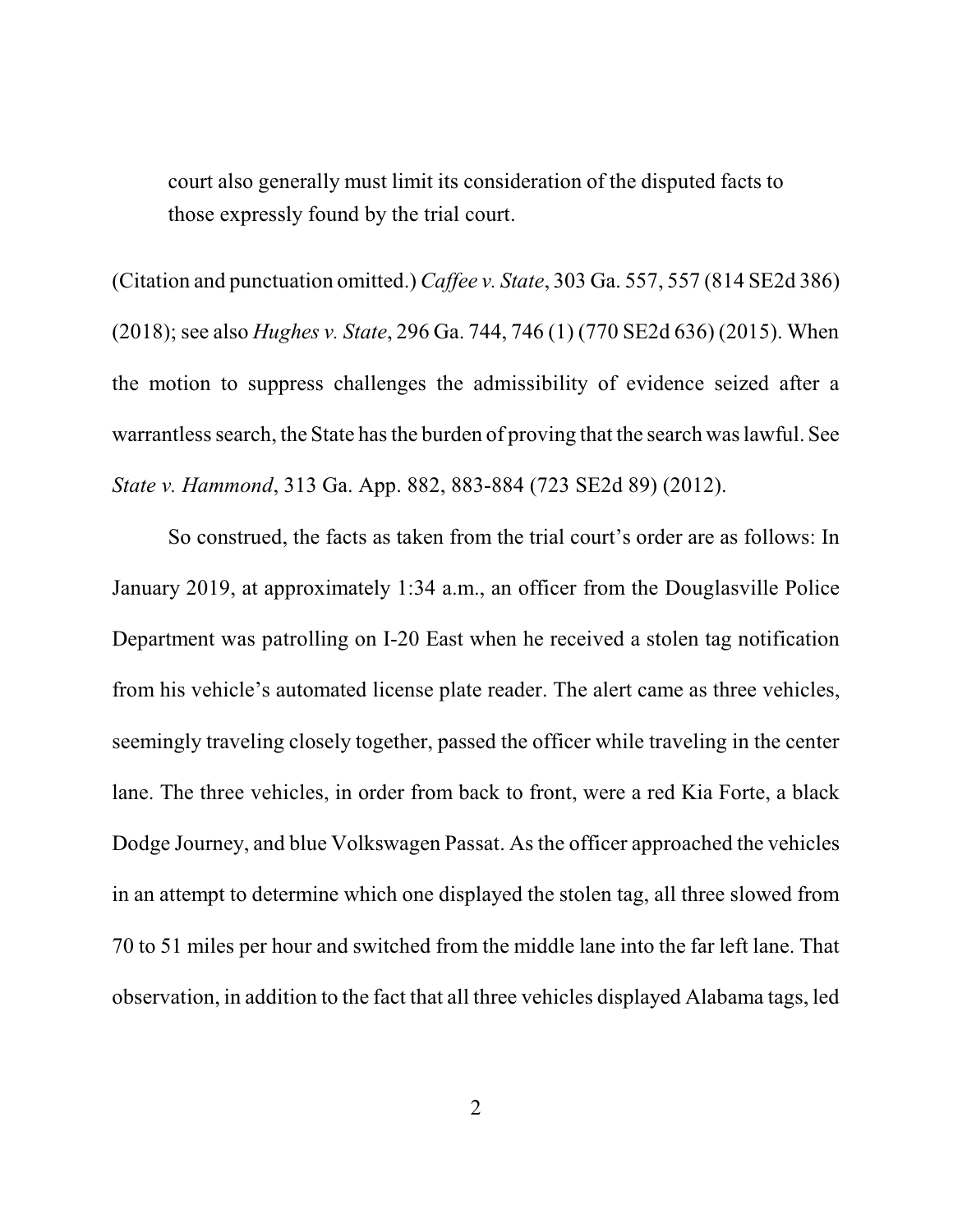the officer to believe, based on his training and experience, that they were traveling together in tandem.

The officer determined that the stolen license plate was on the Dodge and after verifying its status through Georgia Crime Information Center, he learned that the tag actually belonged to a Nissan. As he prepared to initiate a stop of that vehicle, he requested backup from dispatch. The officer also broadcasted the tag numbers and a description of all three vehicles, and explained his observations that they were likely traveling together.

When backup arrived, the officer dropped behind the Dodge and attempted to initiate a traffic stop. The other two vehicles continued unimpeded. The Dodge turned on its turn signal and began to pull into the emergency lane as though it was going to pull over, but then accelerated to 100 miles per hour and fled. A high-speed chase ensued. The officer continued to keep dispatch apprised of the location of the Dodge throughout the chase. After several unsuccessful PIT maneuvers, the vehicle crashed and its three occupants fled on foot. Two AK-47 assault rifles could be seen in plain view through the windows of the Dodge.

Additional law enforcement officers were dispatched to set up a perimeter to look for the fleeing suspects. The responding officers were made aware that weapons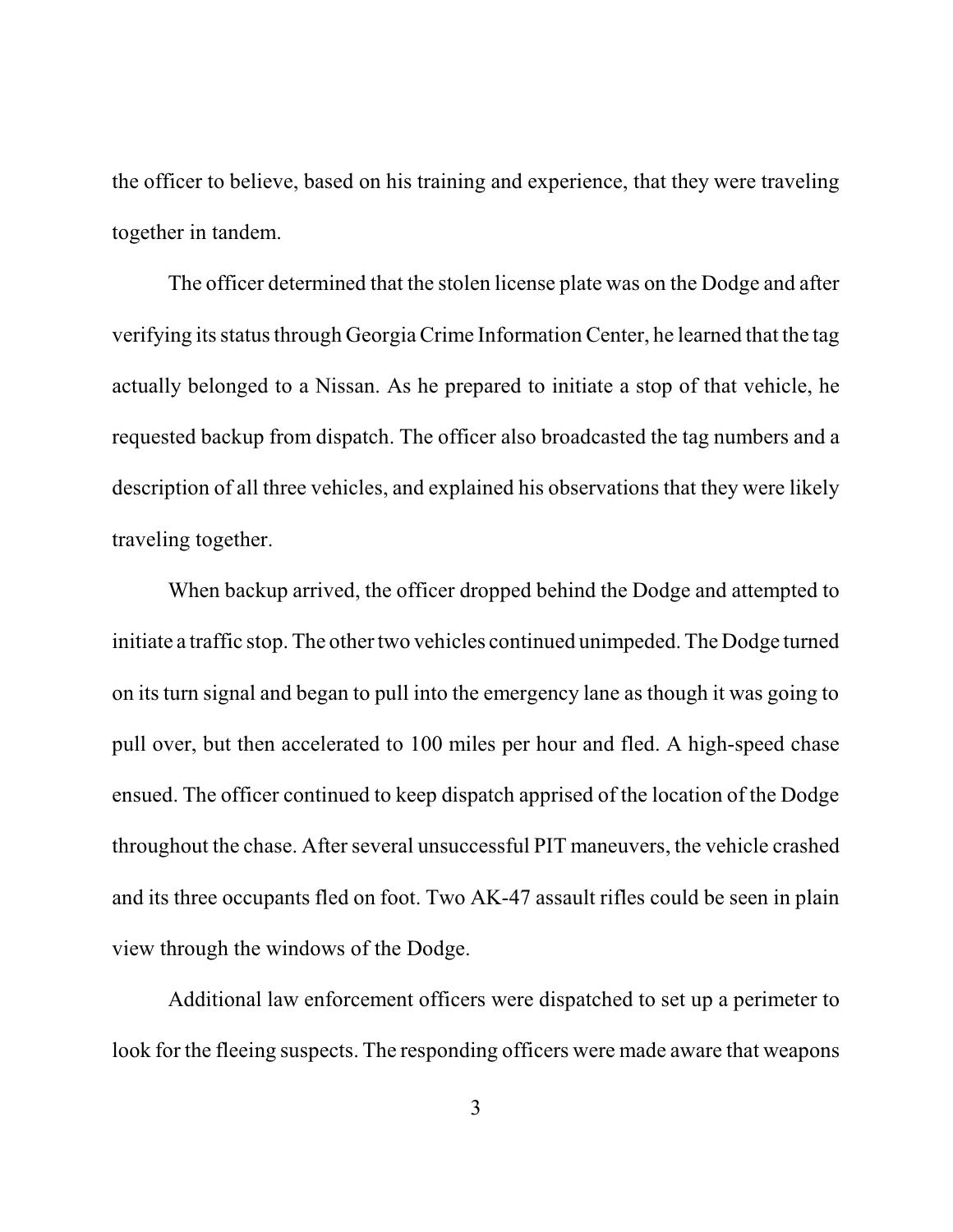had been found in the abandoned vehicle. Eventually, the driver of the Dodge was apprehended, but its two passengers remained at large.

While in the process of setting up a perimeter to search for the fleeing passengers, a second officer from the Douglasville Police Department observed a Volkswagon Passat with Alabama tagsthat matched the description of that which had been driving in tandem with the Dodge. The vehicle was driving slowly through a subdivision near the area of the Dodge's crash site, and the officer suspected that it may have been looking to aid the fleeing passengers. The officer called in the license plate of the Volkswagen in order to confirm that it was, in fact, one of the original three vehicles. Aware that the Volkswagen contained "multiple occupants" but unsure of how many, and aware that firearms had been discovered in the abandoned Dodge, the officer followed the vehicle but did not immediately initiate a stop. Instead, she requested backup.

The Volkswagen was ultimately stopped by several deputies from the Douglas County Sheriff's Office. The occupants, including Williams, were ordered out of the vehicle at gunpoint and placed into handcuffs while law enforcement officers sought to identify them and investigate their possible connection to the occupants of the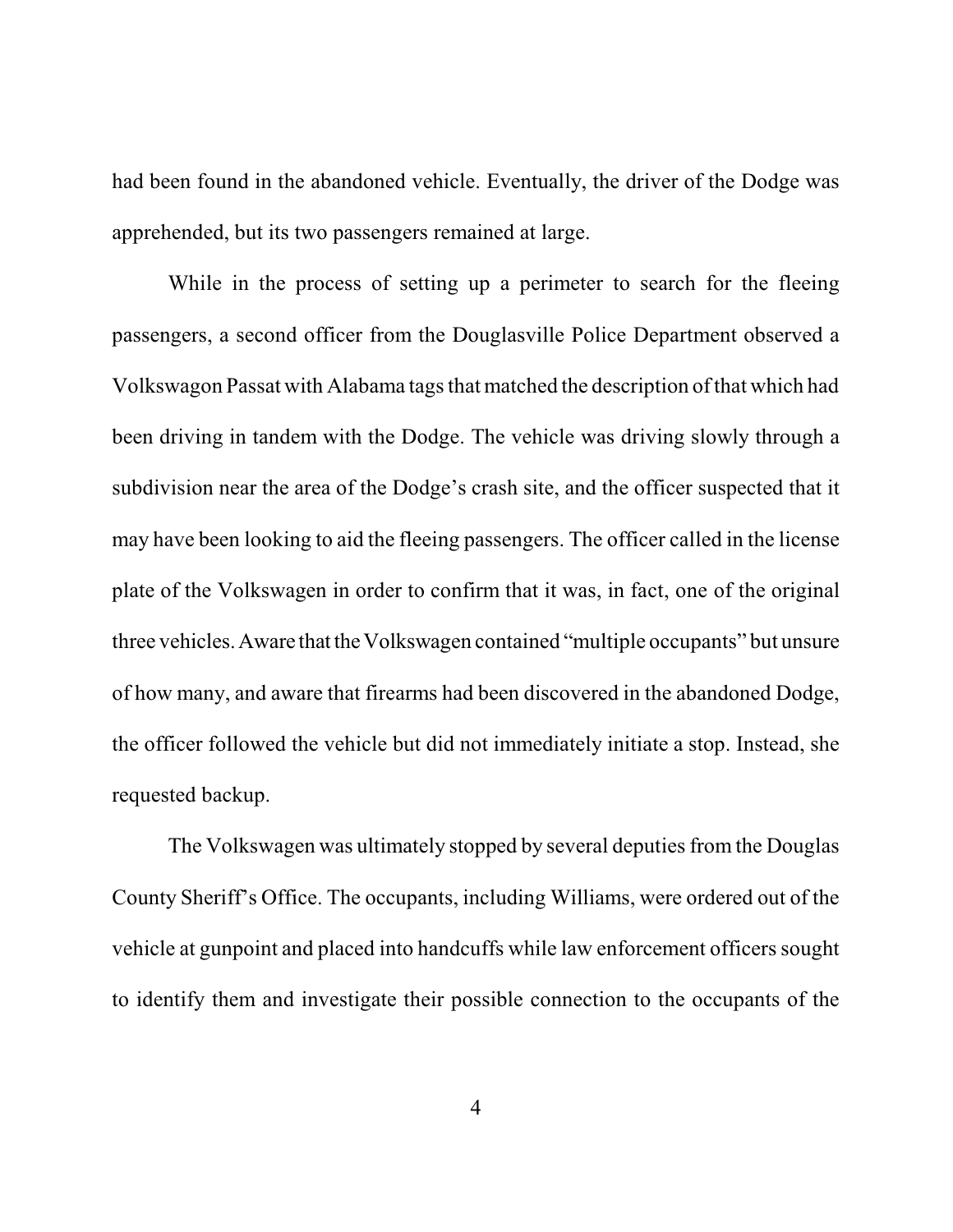Dodge. Marijuana, firearms, and large amounts of cash were discovered inside the Volkswagen.

Williams was subsequently arrested and charged with several violations of the Street Gang Terrorism and Prevention Act,<sup>1</sup> several counts of theft by receiving stolen property, 2 several counts of possession of a firearm during the commission of a felony,<sup>3</sup> and a single count of possession of marijuana with intent to distribute.<sup>4</sup> He filed a motion to suppress the physical evidence seized from the Volkswagen on the grounds that the car was unlawfully stopped and searched, and that he was de facto arrested without lawful authority in violation of the Fourth Amendment of the United States Constitution. 5

The trial court denied Williams's motion upon concluding that the officers, in their collective knowledge,<sup>6</sup> had a reasonable, articulable suspicion that the

<sup>3</sup> See OCGA  $\S$  16-11-106 (b).

<sup>4</sup> See OCGA  $\S$  16-13-30 (j) (1).

<sup>5</sup> See U. S. Const. Amend. IV; see also Ga. Const. Art. 1, Sec. 1, ¶ XIII.

<sup>6</sup> "[R]easonable suspicion may exist based on the collective knowledge of the police when there is reliable communication between the officer supplying the

<sup>&</sup>lt;sup>1</sup> See OCGA § 16-15-4 (a); 16-15-3 (1) (J).

<sup>&</sup>lt;sup>2</sup> See OCGA  $\S$  16-8-7 (a).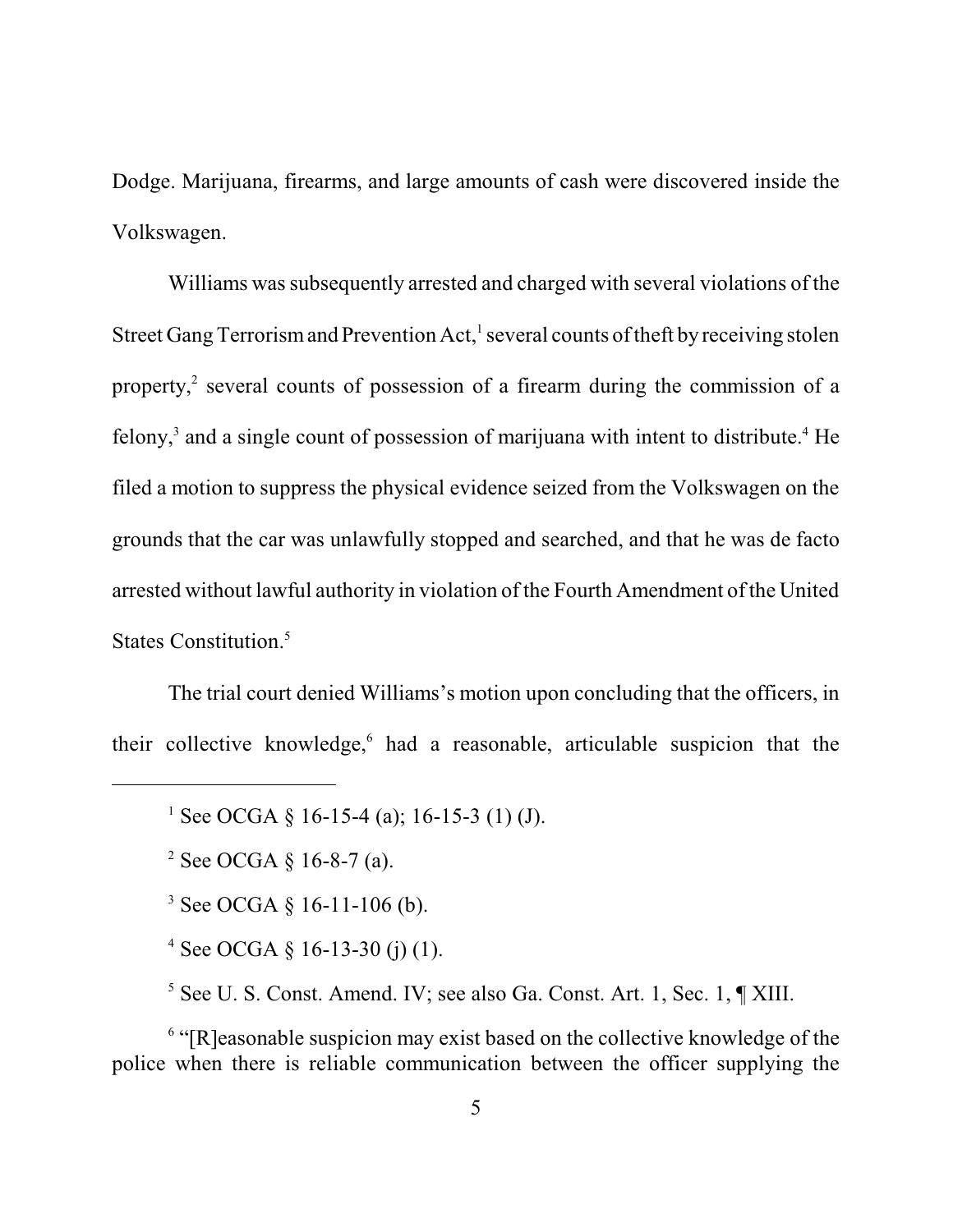individuals in the Volkswagen were engaged in or were about to be engaged in criminal activity. The objective facts upon which the trial court relied included: the information communicated by the first officer, including the tag numbers and descriptions of the three vehicles and the officer's observations that the three vehicles appeared to be driving in tandem by slowing down and switching lanes before he activated his lights; the flight of the occupants from the Dodge; the presence of two AK-47 rifles in the abandoned vehicle; the second officer's verification that the Volkswagen was one of the original three vehicles observed driving in tandem with the Dodge; the Volkswagen's departure from I-20 and its subsequent appearance in a neighborhood near the site where the Dodge had crashed and its had occupants fled; and the second officer's observation that the Volkswagen was driving slowly and her belief that its occupants may have been searching for the fleeing Dodge occupants.

Williams requested a certificate of immediate review of the trial court's denial of his motion to suppress, which the trial court granted. This Court granted Williams's application for interlocutory appeal and we now affirm.

information and the officer acting on that information instead of the arresting officer's knowledge alone." (Citation and punctuation omitted.) *State v. Pennyman*, 248 Ga. App. 446, 446 (545 SE2d 365) (2001).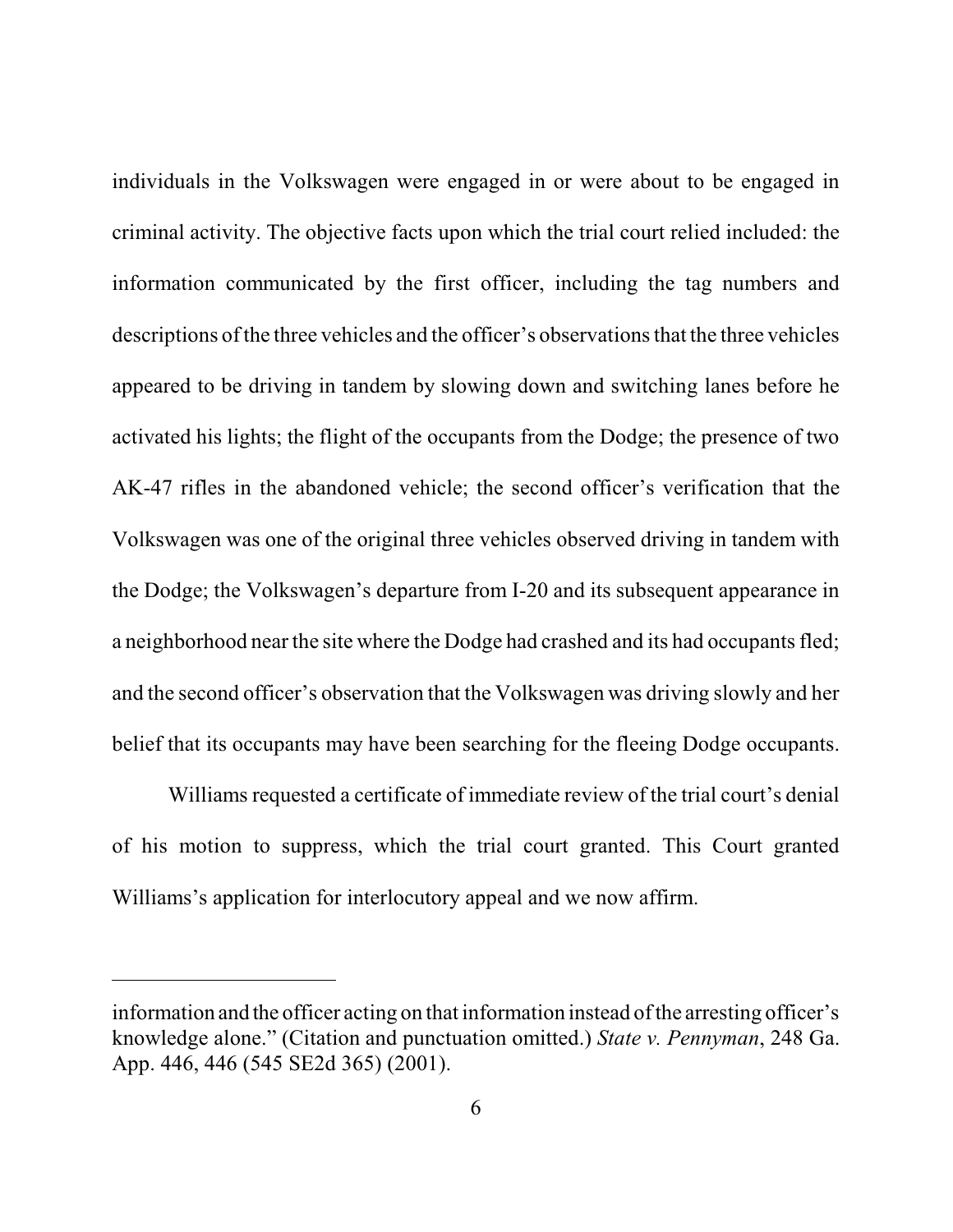While probable cause is required for a warrantless arrest, a person may be lawfully seized for purposes of a brief investigation when only a reasonable and articulable suspicion exists. What is intended to be an investigatory detention can be transformed into a de facto arrest by the means of detention employed. However, a law enforcement officer who detains a person for purposes of investigation should not be denied the opportunity to protect himself from attack by a hostile suspect and may lawfully detain the person in a manner reasonably necessary to protect his personal safety and to maintain the status quo.

(Citation and punctuation omitted.) *Gray v. State*, 296 Ga. App. 878, 879-880 (1) (676 SE2d 36) (2009). We have previously held that in sufficiently dangerous circumstances, law enforcement officers may effect and maintain an investigatory detention by drawing weapons, forcing individuals to the ground, and/or handcuffing suspects without transforming the detention into a de facto arrest. See generally *Holsey v. State*, 271 Ga. 856, 861 (6) (524 SE2d 473) (1999), superceded by statute on other grounds as recognized in *Sealey v. State*, 277 Ga. 617, 620 (8) (593 SE2d 335) (2004) (holding that appellant removed at gunpoint and forced to lie prone was reasonably detained, not arrested, because of the danger inherent in approaching an uncooperative person suspected of committing a violent crime); *Gray*, 296 Ga. App. at 879-880 (1) (holding that appellant was not placed under de facto arrest when he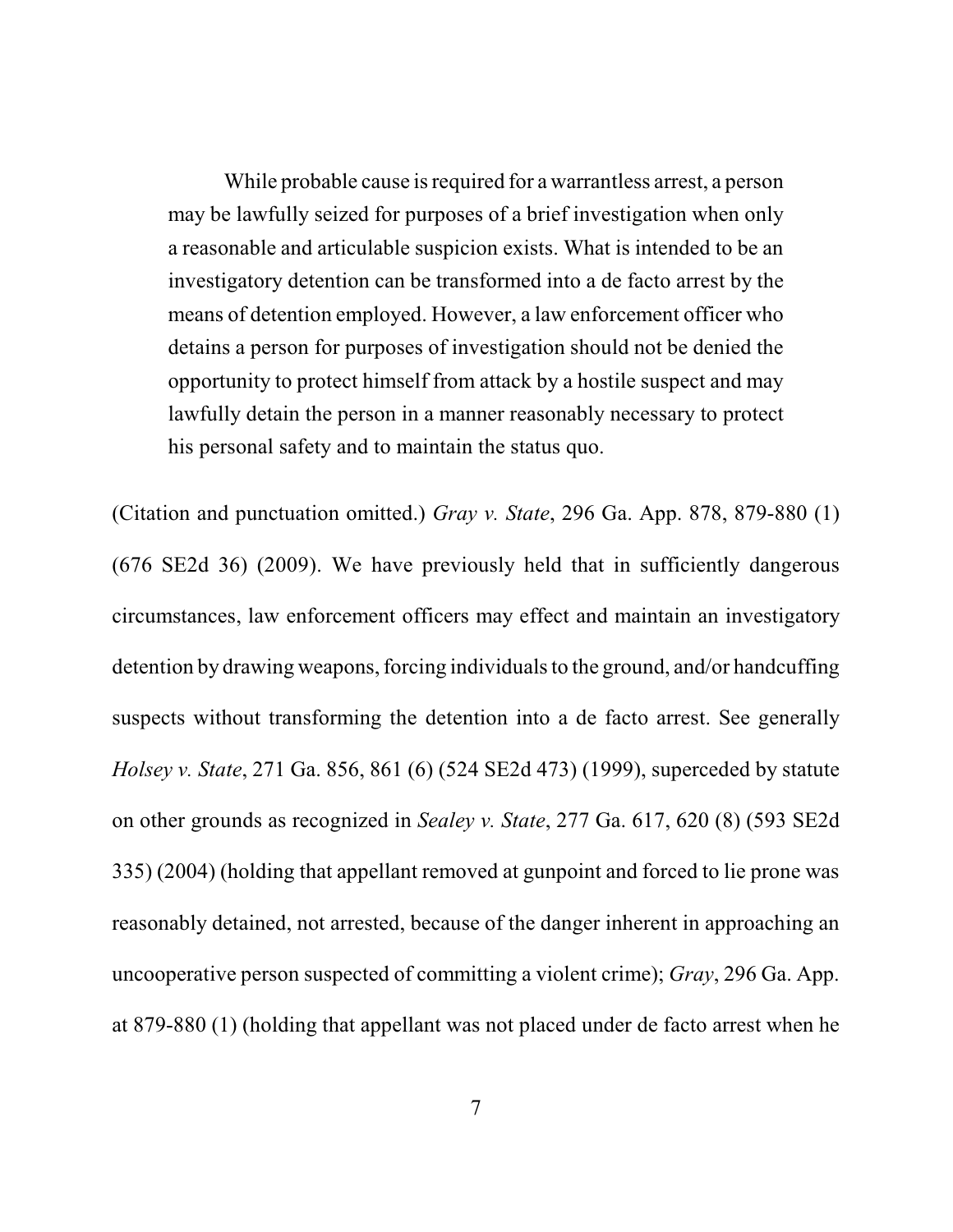was removed from the couch and handcuffed during his investigatory detention for valid officer safety reasons).

Turning to the case at hand, we conclude that the same factors that justified the stop also support a finding that the circumstances were sufficiently dangerous to justify the officers' removing Williams from the Volkswagen at gunpoint and handcuffing himas part of their investigatory detention. The officers collectively had a reasonable suspicion that Williams and the other Volkswagen occupants were associated with the individuals in the Dodge. Those individuals had led police on a high-speed chase and left violent assault weapons in their abandoned vehicle. The relative locations of the two vehicles suggested that the Volkswagen was likely seeking (and may have contained) one or more of the fleeing Dodge occupants. And it was reasonable to suspect that the vehicle may have also contained weapons.

In sum, the touchstone of any Fourth Amendment analysis is reasonableness. See *State v. Holt*, 334 Ga. App. 610, 618 (780 SE2d 44) (2015). The officers' act of removing Williams at gun point and placing him in handcuffs, when considering the totality of the circumstances, wasreasonable. See *Gray*, 296 Ga. App. at 880 (1) ("An officer must make quick decisions as to how to protect himself and others from possible danger, and the officer is not required to risk his life in order to effectuate